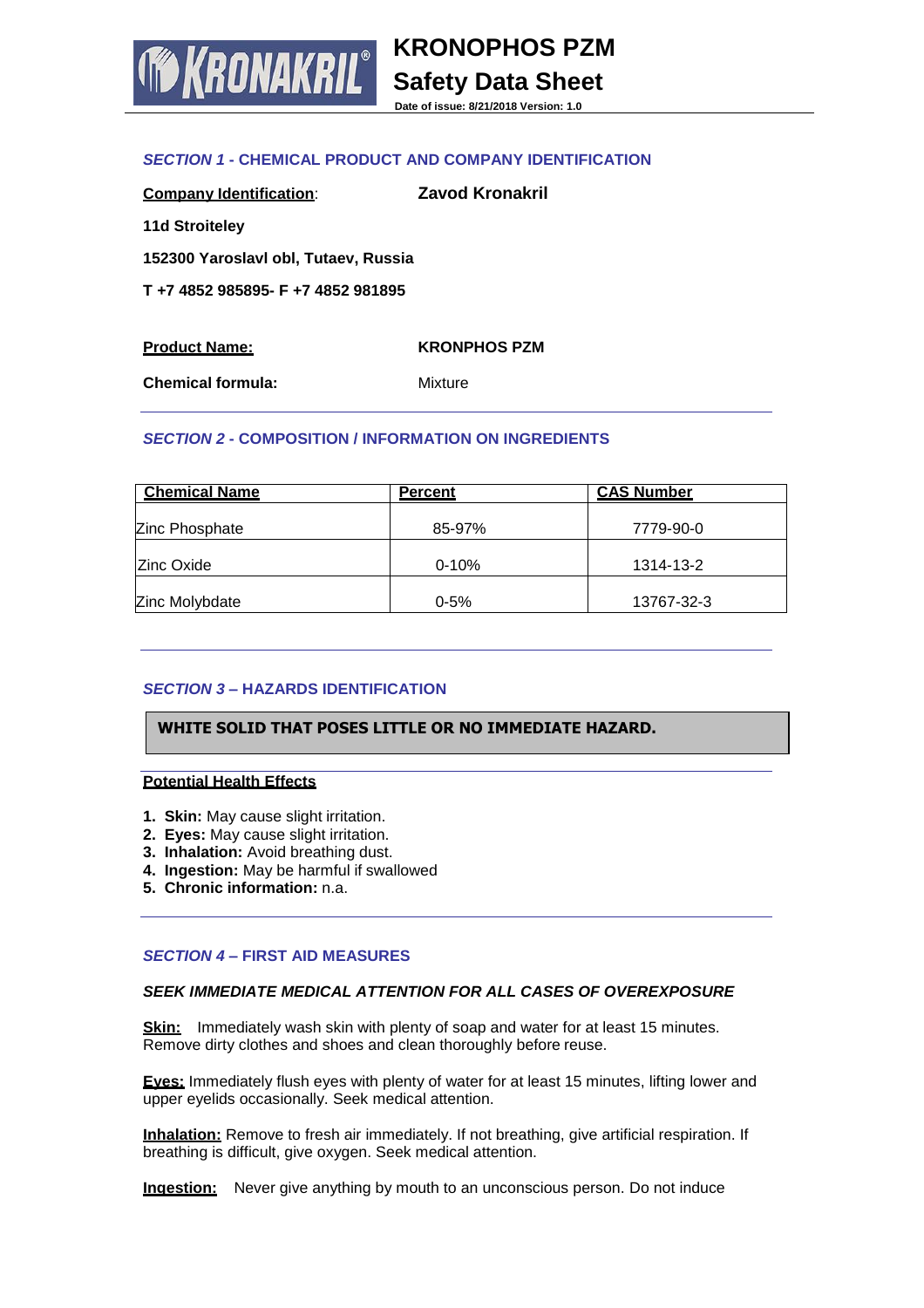

**Safety Data Sheet Date of issue: 8/21/2018 Version: 1.0**

**KRONOPHOS PZM**

vomiting unless directed to do so by a physician.

**Note to Physician:** Treat symptomatically and supportively.

# *SECTION 5* **– FIRE FIGHTING MEASURES**

|                                                    | <b>KRONPHOS PZM</b>                                                                                                                                                                              |
|----------------------------------------------------|--------------------------------------------------------------------------------------------------------------------------------------------------------------------------------------------------|
| <b>Flammability Properties:</b>                    | Non combustible. Not considered to be a fire hazard.                                                                                                                                             |
| <b>Flash Point /</b><br>Method:                    | No information available.                                                                                                                                                                        |
| <b>Flammability Limits (in air</b><br>% by volume) | No information available.                                                                                                                                                                        |
| LEL:                                               | No information available.                                                                                                                                                                        |
| UEL:                                               | No information available.                                                                                                                                                                        |
| <b>Auto ignition</b><br>Temperature:               | No information available.                                                                                                                                                                        |
| Combustion<br><b>Hazardous</b><br><b>Products:</b> | n.a.                                                                                                                                                                                             |
| <b>Extinguishing Media:</b>                        | Water, dry chemical foam, or alcohol-resistant foam.                                                                                                                                             |
| <b>Firefight instructions:</b>                     | As in any fire, wear full protective clothing and NIOSH- approved<br>self-contained breathing apparatus with full face piece operated<br>in the pressure demand or other positive pressure mode. |

# *SECTION 6* **– ACCIDENTAL RELEASE MEASURES**

**General Information:** Wear appropriate personal protective equipment as specified in Section 8.

**Spills / Leaks:** Take up and containerize any spills for reclamation or disposal. US CERCLA Regulations require reporting spills and releases to soil, water, and air in excess of reportable quantities.

*SECTION 7* **– HANDLING AND STORAGE PROCEDURES**

**Handling:** Avoid breathing dust. Wash thoroughly after handling. Keep container tightly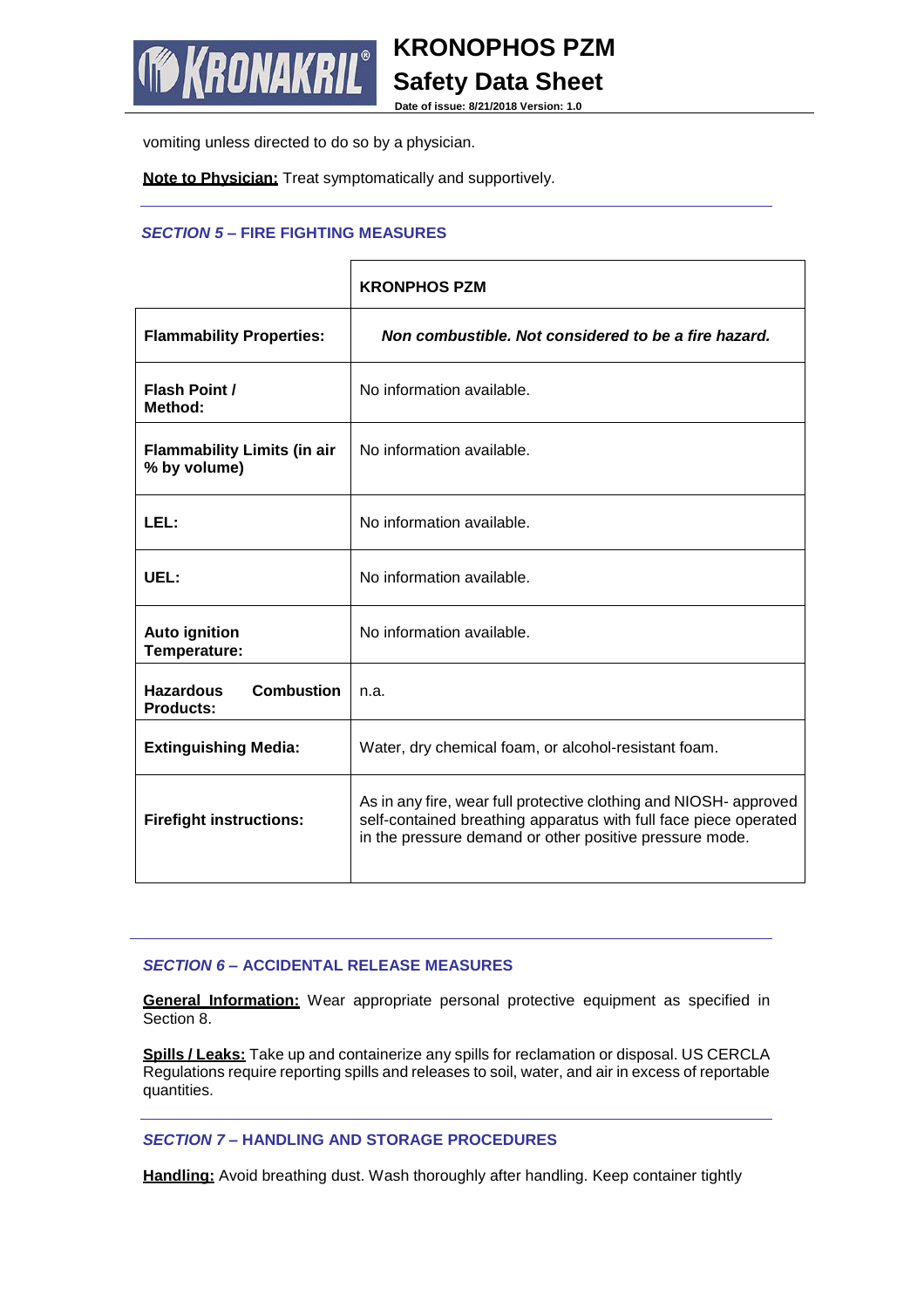**RONAKRIL®** 

**Date of issue: 8/21/2018 Version: 1.0**

**KRONOPHOS PZM**

**Safety Data Sheet**

closed. Wear appropriate personal protective equipment as specified in Section 8.

**Storage:** Store in a tightly closed container in a cool, dry location away from incompatible substances.

## *SECTION 8* **– EXPOSURE CONTROLS / PERSONAL PROTECTION**

**Engineering Controls:** Facilities storing or utilizing this material should be equipped with an eyewash facility and a safety shower. Use adequate ventilation to keep airborne concentrations low.

**Respiratory Protection:** A respiratory protection program that meets OSHA's 29 CFR 1910.134 and ANSI Z88.2 requirements for European Standard EN 149 must be followed whenever workplace conditions warrant respirator use.

**Skin Protection:** Wear appropriate protective clothing and gloves to prevent skin exposure.

**Eye Protection:** Wear appropriate protective eyeglasses or chemical safety goggles to prevent eye exposure.

| <b>Exposure Limits</b>                                                    |                                                                                                                        |  |
|---------------------------------------------------------------------------|------------------------------------------------------------------------------------------------------------------------|--|
| <b>NIOSH</b>                                                              | <b>OSHA Final PEL's</b>                                                                                                |  |
| Dust (ZnO)TWA: 5 mg/m <sup>3</sup><br>Fume (ZnO) TWA: 5 mg/m <sup>3</sup> | Fume ( $ZnO$ ): 5 mg/m <sup>3</sup><br>Total dust (ZnO): 15 mg/m <sup>3</sup><br>Resp. Dust (ZnO): 5 mg/m <sup>3</sup> |  |

# *SECTION 9* **– PHYSICAL / CHEMICALPROPERTIES**

| <b>Physical state</b>            | Solid                              |
|----------------------------------|------------------------------------|
| Appearance                       | White                              |
| Odour                            | <b>Odourless</b>                   |
| <b>Melting Point</b>             | $900^{\circ}$ C                    |
| <b>Decomposition Temperature</b> | 1100°C                             |
| рH                               | 6.8 (100 g/l water, in suspension) |
| Vapour Pressure (mm Hg)          | Not applicable                     |
| <b>Vapour Density (Air=1)</b>    | Not applicable                     |
| <b>Solubility in Water</b>       | $0,3-0,4$ g/l                      |
| <b>Specific Gravity/Density</b>  | 3.0-3.2 $q/cm3$                    |

# *SECTION 10* **– STABILITY AND REACTIVITY DATA**

**Stability:** Stable under normal temperatures and pressures.

**Conditions to Avoid:** Dust generation, excess heat, combustible materials, and moisture.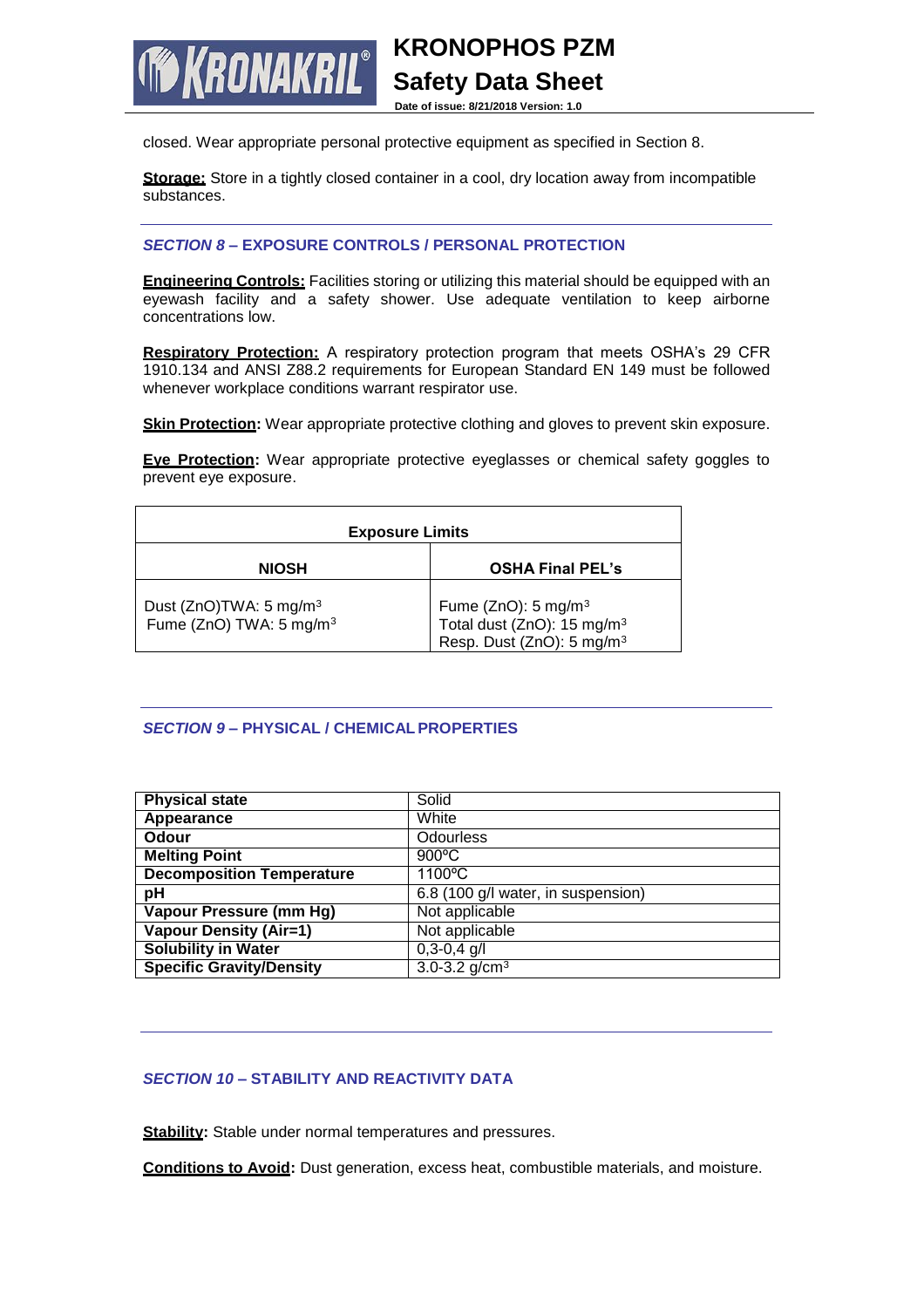**KRONOPHOS PZM**

**Safety Data Sheet**

**Date of issue: 8/21/2018 Version: 1.0**

**Incompatibility (materials to avoid):** This product will solubilize in acid, ammonia hydroxide, or prolonged contact with water.

**Hazardous Decomposition Products:** None

KRONAKRIL®

**Hazardous Polymerization:** None

*SECTION 11* **– TOXICOLOGICAL INFORMATION**

**Acute Toxicology: Acute oral LD 50 (oral/rat):** > 5000 mg/Kg **Acute dermal LD 50**: No data at this time **Acute inhalation LC 50**: No data at this time **Chronic Toxicology:** No human carcinogen, no teratogenic, no toxic for reproduction, no mutagenic. **Other Studies:** no information available

### *SECTION 12* **– ECOLOGICAL INFORMATION**

**Environmental Fate:** This material is not expected to biodegrade when released into the soil.

**KRONPHOS PZM ecotoxicity**:

| Toxicity in fish (OCDE 203, acute):<br>Brachydanio Rerio       | $LC_{50}$ (96 h) | $> 100$ mg/dm <sup>3</sup> |
|----------------------------------------------------------------|------------------|----------------------------|
| Toxicity in alga (OCDE 201, acute):<br>Scenedesmus Subspicatus | $IC_{50}$ (72 h) | $> 100$ mg/dm <sup>3</sup> |
| Toxicity in Daphnia (OCDE 202, acute):<br>Daphnia Magna        | $EC_{50}$ (48 h) | $> 100$ mg/dm <sup>3</sup> |

# *SECTION 13* **– DISPOSAL CONSIDERATIONS**

Dispose of containers and contents in accordance with all local, state, and Federal requirements.

# *SECTION 14* **– TRANSPORTATION INFORMATION**

**D.O.T Proper Shipping Name:** Not applicable. **Hazard Class/I.D. No./Packing Group:** Not applicable. **Label:** Not applicable. **Additional Information:** Not applicable.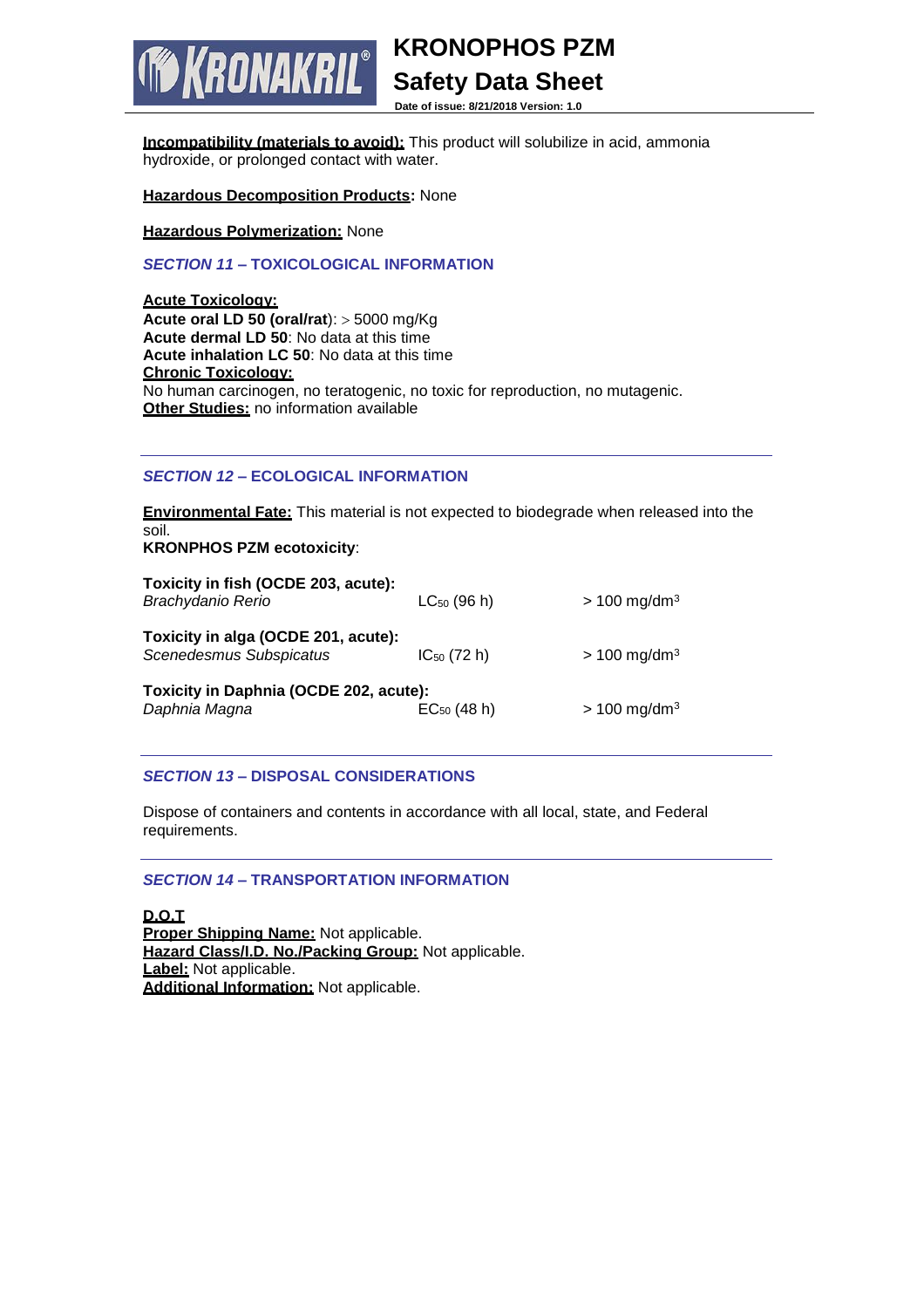**KRONOPHOS PZM Safety Data Sheet**

**Date of issue: 8/21/2018 Version: 1.0**

**I.M.O./I.M.D.G. Proper Shipping Name:** Not applicable. **Hazard Class/I.D. No./Packing Group:** Not applicable. **Label:** Not applicable. **Additional Information:** Not applicable.

**RONAKRIL®** 

**I.C.A.O./I.A.TA. Proper Shipping Name:** Not applicable. **Hazard Class/I. D. No. /Packing Group:** Not applicable. **Label:** Not applicable. **Additional Information:** Not applicable.

# *SECTION 15* **– REGULATORY INFORMATION**

# **U.S. FEDERAL REGULATIONS**

**TSCA Section 8 (b):** CAS of components showing in Section 2 are listed on TSCA inventory.

**SARA title III Section 302 Extremely Hazardous Substances (EHS):** Since none of the components are EHS and no Threshold Planning Quantity is established, its presence in quantities at or above TPQ does not require any Emergency Planning Notification under 40 CFR Part 355.

**SARA title III Section 304 CERCLA Hazardous Substances:** Releases in quantities equal to or above their Reportable Quantity are not subject to any Emergency Notification, as no reportable quantity is established under 40 CFR Part 302.

**SARA title III Sections 311 / 312:** No reporting (Tier I or Tier II) shall be submitted by the facility under 40 CFR Part 370.

Physical Hazards

Fire: None Sudden Release of Pressure: None Reactivity: None

Health Hazards

Immediate (Acute): None Delayed (Chronic): None

### **SARA title III Section 313 (Reportable Toxic Ingredients):**

| <b>CAS number</b> | <b>Chemical name</b>  | <b>Content</b>           |
|-------------------|-----------------------|--------------------------|
| -------           | Zinc Compounds (N982) | Approximately: 50 % Zinc |

### **European Directives**

Regulation 1907/2006/EC (REACH): all the substances in the preparation are REACH preregistered.

Directive 94/62/EEC: EU Directive on Packaging and Packaging Waste; comparable to US